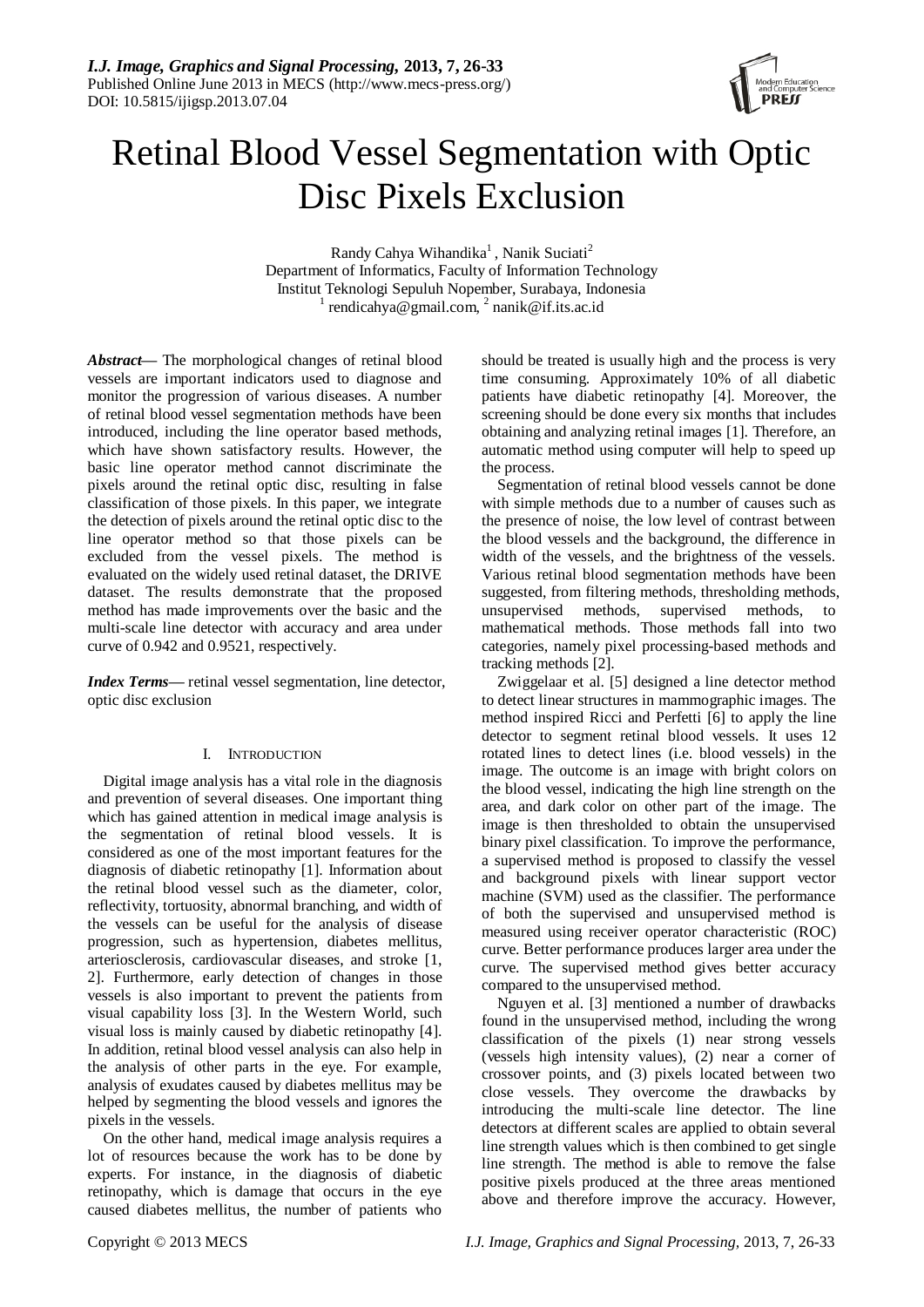despite the method is able to improve the performance of the segmentation system, it still leaves an issue of misclassification. As depicted in Fig. 1 (a), the method wrongly classifies background pixels around the retinal optic disc as vessel pixels. The correct classification of the same image is shown by the ground truth image in

Fig. 1 (b) where the segmentation of blood vessels around the retinal optic disc is not affected by the presence of the retinal optic disc itself. Therefore, another method is required to detect the pixels around the optic disc to be excluded from the vessel pixels in order to overcome the misclassification problem.



Fig. 1. (a) False positive occurs at pixels near the retinal optic disc in the result of multi-scale line detector method. (b) The ground truth image of the corresponding image on the left.

A number of techniques have been proposed to detect the retinal optic disc and give good results [7-12]. However, the outcome of those techniques is the location and the radius of the retinal optic disc, including blood vessels inside the retinal optic disc. Therefore, they are not suitable for the misclassification problem since it leads to another classification problem i.e. classifying the blood vessels inside the optic disc. A more feasible way is to integrate the classification of the pixels around the optic disc into the line detector method. In this paper, we propose a novel method to detect pixels near the retinal optic disc which are then excluded from the vessel pixels to improve the segmentation accuracy.

The remainder of this paper is organized as follows. Section 2 describes the details of the proposed method. The experimental results and the performance of the method are evaluated in Section 3. Finally, the paper is concluded in Section 4.

### II. PROPOSED METHOD

#### *A. Preprocessing*

As done in many previous studies, in this study, not all color channels in the input image are used. As shown Fig. 2, the green channel image provides a good contrast and details. The brightness level of the red channel is too high, making it difficult to distinguish the blood vessels, particularly the small ones, from the background. The blue channel image is not good either because it is noisy all over the image. The grayscale version of the color image is also not better than the green channel image, as demonstrated in Fig. 3. Thus, only the green channel is used since the green channel image provides the best contrast and details. The image is then inverted so that the vessel pixels are in high values.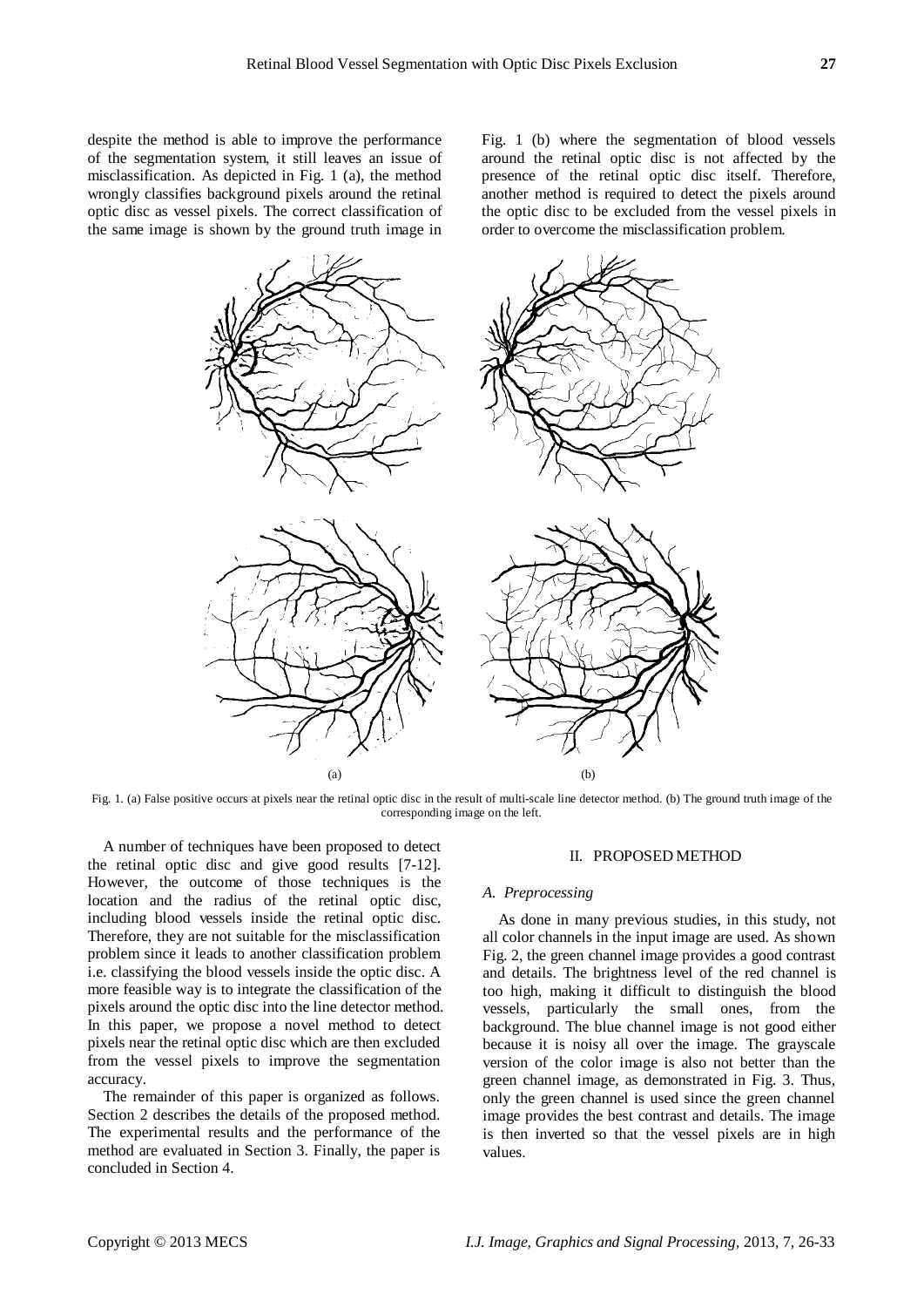

Fig. 2. The (a) red, (b) green, and (c) blue channel of the input retinal image. The green channel image provides the best contrast and details.



Fig. 3. (a) The grayscale image. (b) The green channel image.

## *B. Line detector*

Segmentation of retinal blood vessels is done with the line detection method proposed by Ricci and Perfetti [6]. The method uses 12 lines rotated by 15° with the central point in the middle of the window, as illustrated in Fig. 4. The line detector method works by moving the 12 lines along with the window across the image. Each line computes the average value of the pixels it passes through. Of all the twelve lines, one with the largest average value is selected, which average value is denoted with *L(i, j)*. On the vessel pixels, the selected line is supposed to be the one with the same orientation as the vessel. The average of pixel values in the entire window is also computed, denoted with *N(i, j)*. The resulting line strength of the pixel *S(i, j)* is computed as:

$$
S(i, j) = L(i, j) - N(i, j)
$$
 (1)

Thus, pixels on the blood vessels will have higher line strength compared to pixels on the background because there will be a large difference between the average of the selected line and the average of the entire window. Therefore, blood vessel pixels can be distinguished from the background. Pixels outside the field of view are omitted from the calculation. [6] has shown that the optimal window size is  $15\times15$  pixels for retinal images

in the DRIVE dataset. It has also been shown that the optimal window size is obtained as two times the width of the blood vessels, which are typically 7-8 pixels [3]. The pixels that are passed through by each line at different angles are determined using Bresenham algorithm. The line strength image is shown in Fig. 5 (a). The image is then thresholded to obtain the binary image shown in Fig. 5 (b).



Fig. 4. The 12 rotating lines.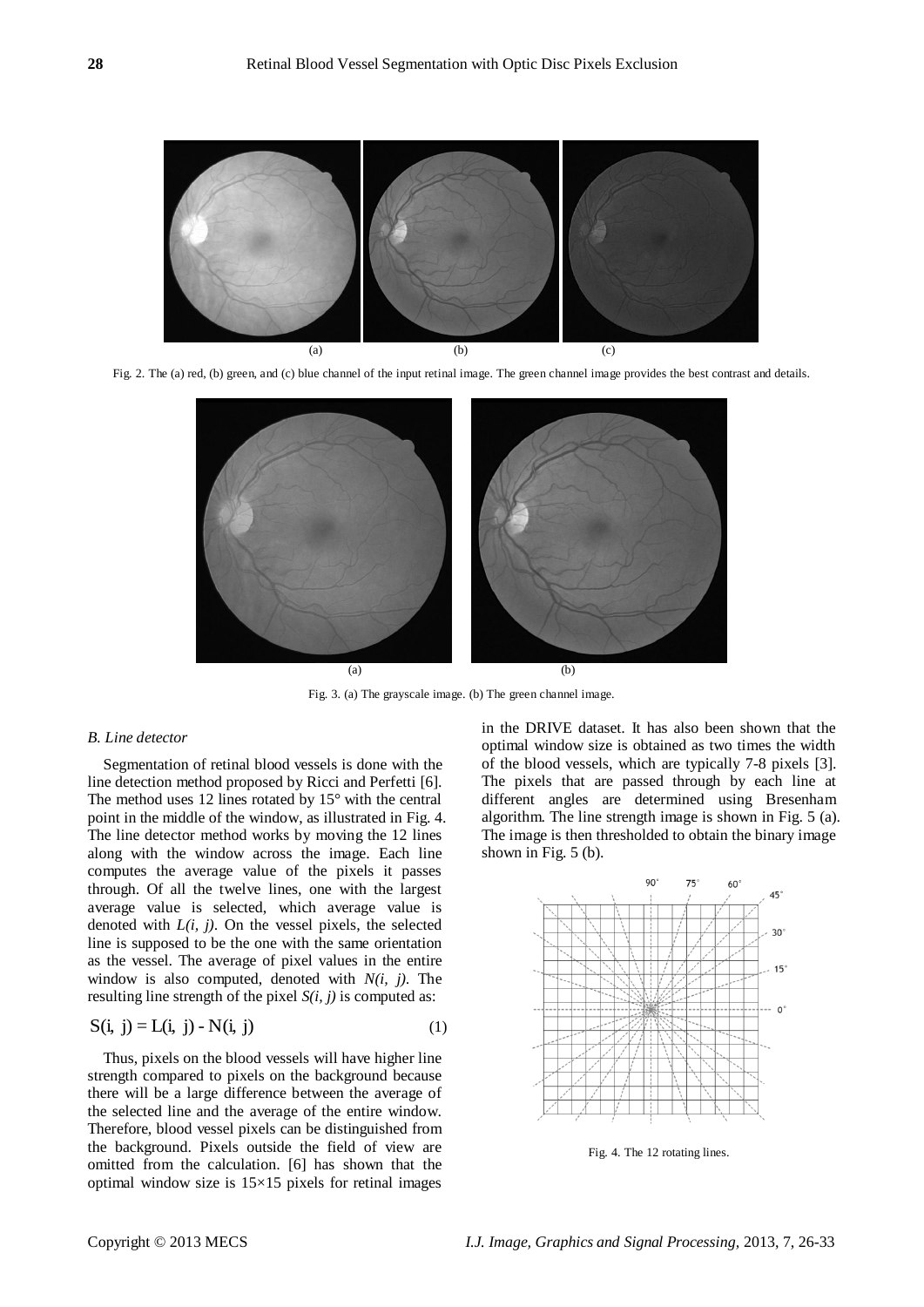

Fig. 5. (a) The line strength image. (b) The binary line strength image.

However, a number of drawbacks are found in some areas in the binary line strength image. As shown in Fig. 6, they are found as false positives in three areas in the image, including the areas (1) between two close blood vessels, (2) near thick blood vessels, and (3) near blood vessel branching points. It is because the selected lines in those areas pass through the blood vessels mentioned above, resulting in large line strength at those pixels. One possible way to overcome the problem is by reducing the size of the rotating line while preserving the size of the window so that the blood vessels mentioned above will be excluded from the line strength computation. Fig. 7 depicts the thresholded resulting line strength image with the line size of 3 pixels, showing

improvements over the previous line size. The false positive pixels found in three areas in the previous image do not appear in the resulting image. However, the new line size produces noise in the whole image as the result of reducing the line size. More noise is produced as the line size is reduced. Hence, the line strengths in different size need to be averaged to remove the produced noise pixels while. The result is a single line strength value for each pixel in the image. By averaging the line strength values in different size of line, the produced noise pixels have been successfully removed while keeping the false positive pixels in the three areas removed. The resulting line strength image is shown in Fig. 8.



Fig. 6. False positive found in some areas in the binary line strength image: (a) between two close blood vessels, (b) near thick blood vessels, and (c) near blood vessel branching points.





Fig. 7. The line strength image using 3-pixel line size. Fig. 8. The line strength image obtained from the average line strength at different line size.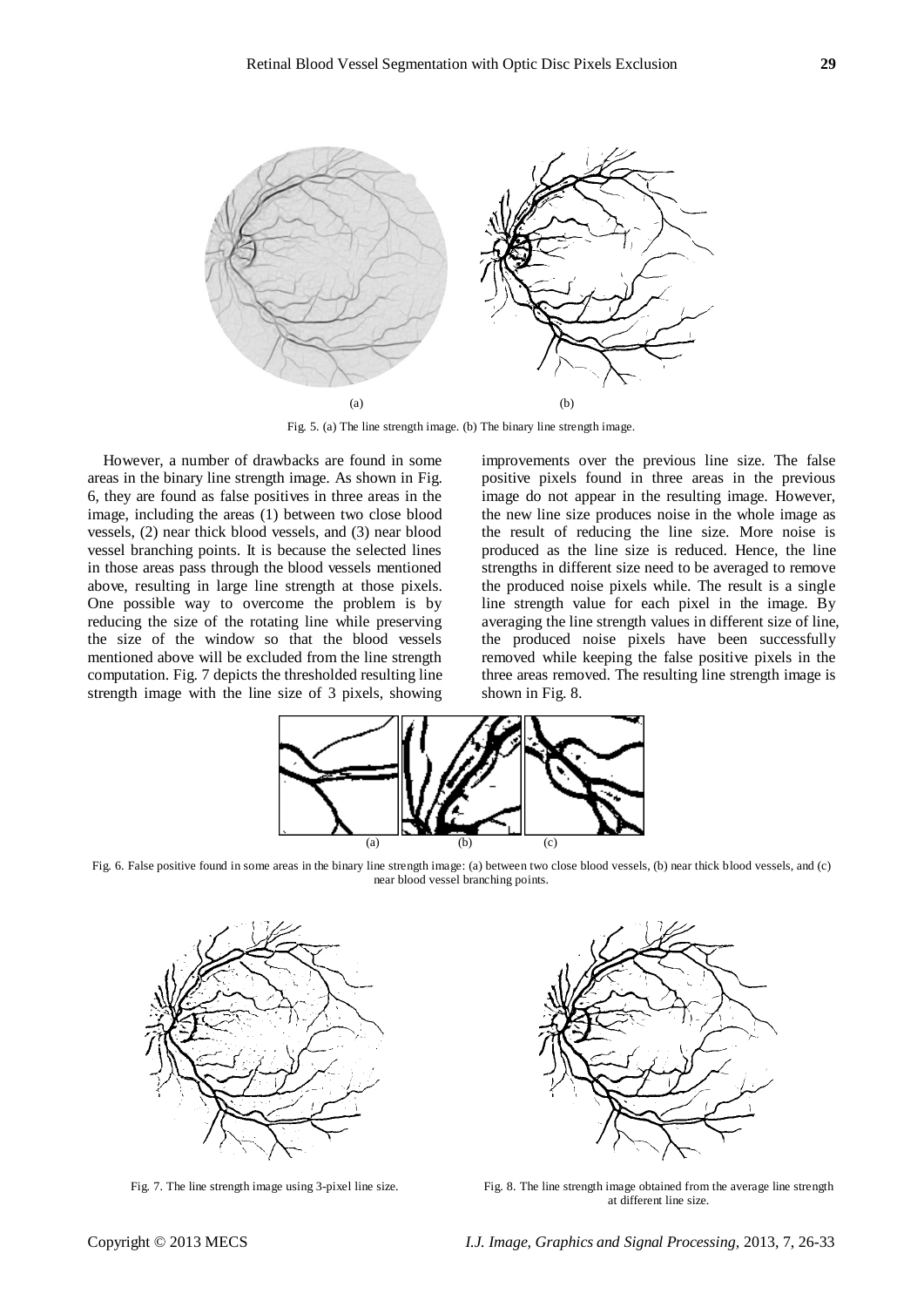## *C. Optic disc segmentation*

Other false positive pixels appear in the resulting image near the retinal optic disc. Retinal optic disc is an important part of the eye where the retinal vasculature enters and leaves the eye and it marks the exit point of the optic nerve [8]. It appears as a bright circular area in the retinal image. The problem is that the pixels around it are classified vessel pixels, appearing as false positive pixels. It is because the optic disc appears as a dark area in the inverted green channel image. As a result, pixels around it will have low window average value *N(i, j)*, resulting in high line strength value *S(i, j)*. Fig. 9 illustrates this situation.



**Fig. 9.** A situation around the retinal optic disc where the window average value is low, resulting in the high line strength.



**Fig. 10.** Two points *p* and *q* used to segment pixels around the optic disc.

To address the problem, we introduce two points *p* and *q* located at the ends of a line perpendicular to the selected line (i.e. line with the largest average value), as illustrated in Fig. 10. The solid black circles represent the pixels in the selected line. The difference value  $D(i, j)$ between two pixels located at points *p* and *q* is added to (1), yielding:

$$
S(i, j) = L(i, j) - N(i, j) - D(i, j)
$$
 (2)

The underlying idea behind this is as follows. Consider the situation illustrated in Fig. 9 where the line detector window moves to the edge of the optic disc (i.e. the location where the false positive occurs). The vertical line will be selected since it has the largest average value. Other lines will have lower average values because some part of the lines passes through the optic disc area which consists of low intensity pixels. In this situation, point  $p$  is located inside the optic disc area while point *q* is located outside the optic disc area. Therefore, there will be a high difference between the pixels located at points *p* and *q*. When the points *p* and *q* are located outside the optic disc area, the difference between the pixel values at the two points is not high so the line strength value  $S(i, j)$  will not be much affected. Hence, it can be used to characterize the pixels around the optic disc.

Thus, a new line strength image is obtained which is then inverted and thresholded to get the segmentation of the optic disc, as depicted in Fig. 11. The resulting binary image is able to segment most of the pixels around the optic disc. The image is then used to subtract from the previously produced line strength image (Fig. 8), resulting in the line strength image shown in Fig. 12. The image is then thresholded to obtain the final retinal blood vessel segmentation shown in Fig. 13.



Fig. 11. The segmentation result of the retinal optic disc pixels.



Fig. 12. The line strength images after optic disc pixels exclusion. The used input images are the same as in Fig. 1.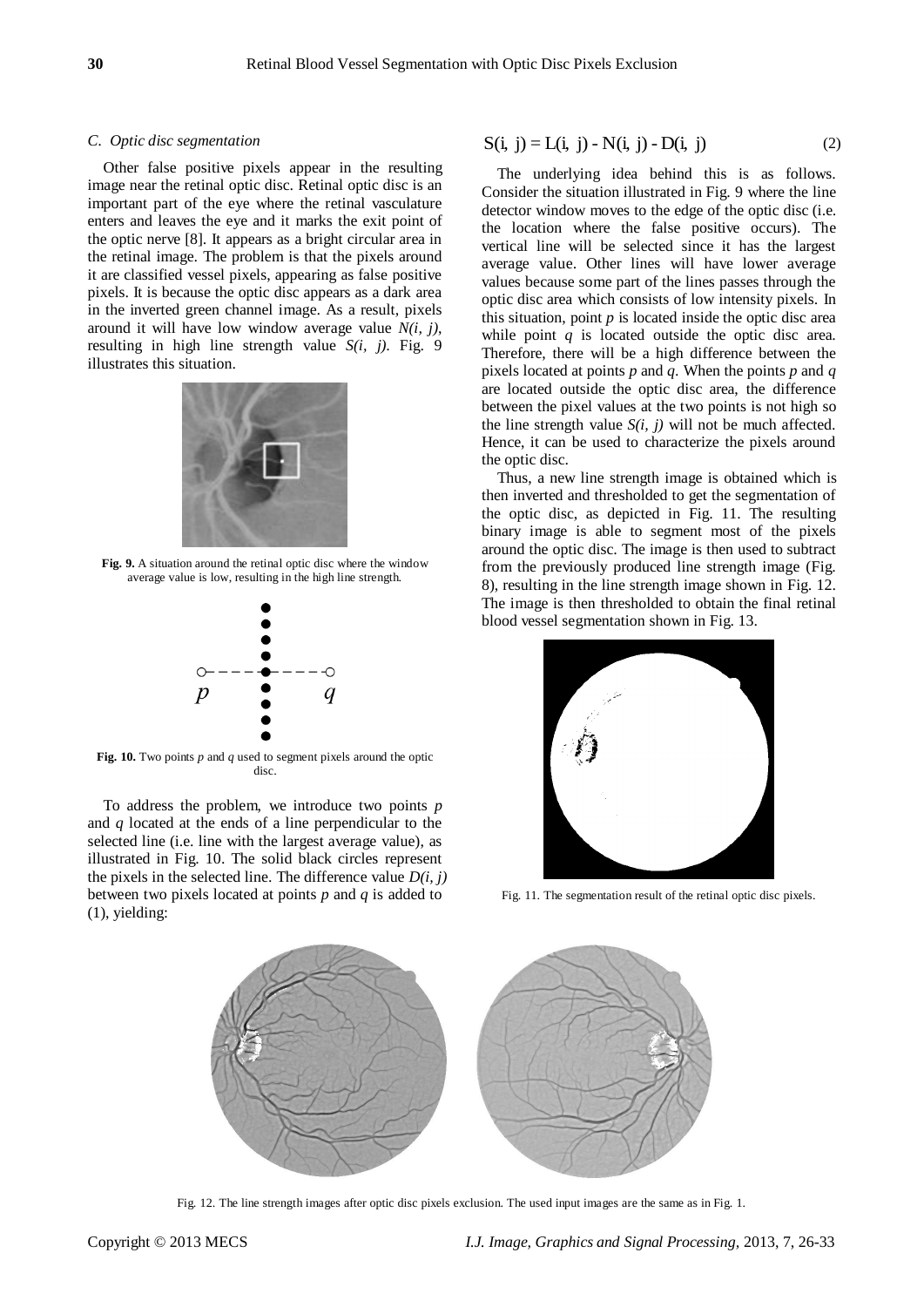

Fig. 13. The final segmentation images. The used input images are the same as in Fig. 1.

#### III. RESULTS AND DISCUSSION

## *A. Dataset*

The dataset used in this study is the DRIVE (Digital Retinal Images for Vessel Extraction) dataset collected by Niemeijer et al. [13]. It is a publicly available dataset which consists of 40 color retinal images divided into training set and test set. They were taken from a diabetic retinopathy screening program in the Nederlands. The camera used to capture the images is a Canon CR5 non-mydriatic 3-CCD camera with a 45° field of view (FOV). All the images are of size  $768\times584$ pixels in 24 bits color depth. It comes with a mask image and a ground truth image for each color images. The mask images are used to get the field of view of the input color images so that manual segmentation of the region of interest is not needed. The ground truth images are manually created by observers, used to compare with the output images of the proposed method to obtain its accuracy. Two ground truth images are available for each color images in the test set, while only one ground truth image is available in the training set.

TABLE.1 PERFORMANCE OF DIFFERENT DISTANCE *d* OF THE TWO POINTS *p* AND *q*.

| d  | Accuracy |  |
|----|----------|--|
| 9  | 0.9408   |  |
| 11 | 0.9412   |  |
| 13 | 0.9414   |  |
| 15 | 0.9415   |  |
| 17 | 0.9415   |  |
| 19 | 0.9416   |  |
| 21 | 0.9415   |  |
| 23 | 0.9414   |  |

#### *B. Performance measures*

The performance of the proposed method is measured using two commonly used measures, accuracy and receiver operating characteristic (ROC) curve. Accuracy, being the simplest measure, is obtained as the ratio of the number of correctly classified pixels (sum of true positives and true negatives) to the total number of pixels in the field of view. ROC curve is also a widely used measure to evaluate retinal blood vessels segmentation method [6]. It is drawn by plotting the fraction of the true positive rate (TPR) versus the fraction of false positive rate (FPR) of the segmentation results. True positive rate, also known as sensitivity, is the proportion of vessel pixels correctly classified as vessel pixels, while false negative rate is the proportion of vessel pixels wrongly classified as background pixels. Different TPR and FPR are obtained by thresholding the line strength image at various threshold levels between 0 and 255. A good segmentation result is one with the curve near the top left corner. Area under the curve (AUC) is one of the most common measures used to compare ROC's.

There are two parameters to tune in this experiment, the threshold value to obtain the binary image and the distance between the two points  $p$  and  $q$ . The first experiment is to find the optimal distance which can achieve the best accuracy. For the experiment, the threshold value is kept fixed at 127. The optimal distance value is then used to find the optimal threshold value. The result using the optimal configuration of those values is used to compare with other segmentation methods.

TABLE.2 PERFORMANCE OF DIFFERENT METHODS IN TERMS OF ACCURACY AND AREA UNDER CURVE (AUC).

| Method           | Accuracy | AUC    |
|------------------|----------|--------|
| Ricci & Perfetti | 0.9319   | 0.9424 |
| Nguyen et al.    | 0.9411   | 0.9496 |
| Proposed         | 0.942    | 0.9521 |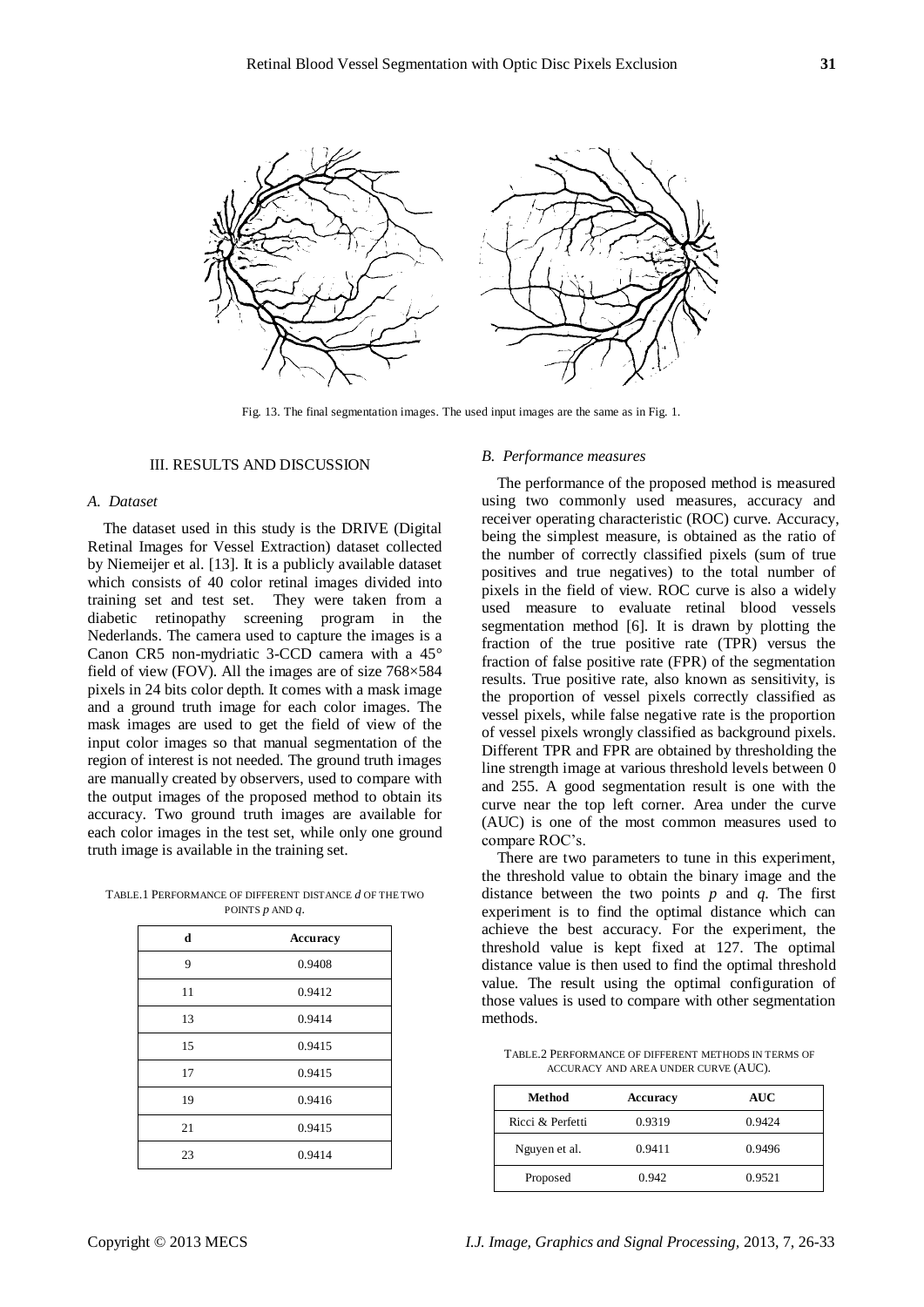# *C. Results*

Different accuracy can be achieved using different distance of the two points  $p$  and  $q$  (Fig. 10) in the process of segmenting the optic disc pixels. Table 1 shows the comparison of different accuracy. The best result in terms of accuracy is achieved when the distance is set to 19 used to run the method on the 20 images in the dataset. The same distance value is used for all images to find the best threshold value for each image.

The accuracy achieved using the method by Ricci and Perfetti [6] is different from the accuracy they reported in their paper. As also reported in [3, 14], we fail to achieve the same accuracy. Table 2 shows the comparison of the proposed method with the methods in [3, 6] in terms of both accuracy and AUC. The increase of accuracy of the proposed method against other methods is not high due to the small number of pixels around the optic disc compared to the total number of pixels in the field of view. Hence, despite of the small increase, the proposed method has given satisfactory results.

## IV. CONCLUSION

In this work, we have presented a retinal blood vessel segmentation method with optic disc pixels detection. Firstly, the segmentation of the retinal blood vessels is done using multi-scale line detector technique. Then, the pixels around the retinal optic disc are segmented. The resulting optic disc segmentation image is then used to subtract from the image obtained using the multi-scale line detector technique. The result is a blood vessels segmentation image which excludes false positive pixels around the optic disc that occurs when using the line detector technique alone. The experimental results show that the proposed method is able to remove most pixels around the retinal optic disc thus improving the accuracy of the segmentation. It achieves the best accuracy and area under curve of 0.942 and 0.9521, respectively. However, the method can be further improved to detect small vessels since it fails in segmenting many small blood vessels.

#### **REFERENCES**

- [1] M.D. Saleh, C. Eswaran, A. Mueen, "An automated blood vessel segmentation algorithm using histogram equalization and automatic threshold selection", *Journal of Digital Imaging*, Vol. 24, No. 4, Aug. 2011.
- [2] A.M. Mendonça, A. Campilho, "Segmentation of retinal blood vessels by combining the detection of centerlines and morphological reconstruction", *IEEE Transactions on Medical Imaging*, Vol. 25, No. 9, Sep. 2006.
- [3] U.T.V. Nguyen, A. Bhuiyan, L.A.F. Park, K. Ramamohanarao, "An effective retinal blood vessel segmentation method using multi-scale line detection", *Pattern Recognition*, Vol. 46, No. 3, pp. 703–715, Mar. 2013.
- [4] J. Staal, M.D. Abràmoff, M. Niemeijer, M.A. Viergever, "Ridge-based vessel segmentation in color images of the retina", *IEEE Transactions on Medical Imaging*, Vol. 23, No. 4, pp. 501-509, Apr. 2004.
- [5] R. Zwiggelaar, S. M. Astley, C. R. M. Boggis, and C. J. Taylor, "Linear structures in mammographic images: Detection and classification", *IEEE Transactions on Medical Imaging*, Vol. 23, No. 9, pp. 1077–1086, Sep. 2004.
- [6] E. Ricci, R. Perfetti, "Retinal blood vessel segmentation using line operators and support vector machine", *IEEE Transaction on Medical Imaging*, Vol. 26, No. 10, pp. 1357-1365, 2007.
- [7] D. Welfer, J. Scharsanski, D.R. Marinho, "Fovea center detection based on the retina anatomy and mathematical morphology", *Computer Methods and Programs in Biomedicine*, Vol. 104, No. 3, Dec. 2011.
- [8] M. Niemeijer, M.D. Abràmoff, B.v. Ginneken, "Fast detection of the optic disc and fovea in color fundus photographs", *Medical Image Analysis*, Vol. 13, No. 6, pp. 859-870, Dec. 2009.
- [9] H.K. Hsiao, C.C. Liu, C.Y. Yu, S.W. Kuo, S.S. Yu, "A novel optic disc detection scheme on retinal images", *Expert Systems with Applications*, Vol. 39, No. 12, pp. 10600-10606, Sep. 2012.
- [10] H. Tjandrasa, A. Wijayanti, N. Suciati, "Optic nerve head segmentation using Hough transform and active contours", Telkomnika, Vol. 10, No. 3, pp. 531-536, Jul. 2012.
- [11] J. Xu, O. Chutatape, E. Sung, C. Zheng, P.C.T. Kuan, "Optic disk feature extraction via modified deformable model technique for glaucoma analysis", *Pattern Recognition*, Vol. 40, No. 7, pp. 2063-2076, Jul. 2007.
- [12] J. Kaur, H.P. Sinha, "Automated Localisation of Optic Disc and Macula from Fundus Images", International Journal of Advanced Research in Computer Science and Software Engineering, Vol. 2, No. 4, pp. 242-249, Apr. 2012.
- [13] M. Niemeijer, J. Staal, B. van Ginneken, M. Loog, and M. D. Abramoff, "Comparative study of retinal vessel segmentation methods on a new publicly available database," in *SPIE Medical Imaging*, J. M. Fitzpatrick and M. Sonka, Eds., Vol. 5370, pp. 648–656, 2004.
- [14] B.S.Y. Lam, Y. Gao, A.W.C. Liew, "General retinal vessel segmentation using regularizationbased multiconcavity modeling", *IEEE Transactions on Medical Imaging*, Vol. 29, No. 7, pp. 1369–1381, Jul. 2010.

**Randy Cahya Wihandika**, male, received the bachelor degree from Electronic Engineering Polytechnic Institute of Surabaya, Indonesia, in 2011. He is currently a master student at Department of Informatics, Institut Teknologi Sepuluh Nopember, Surabaya, Indonesia. His